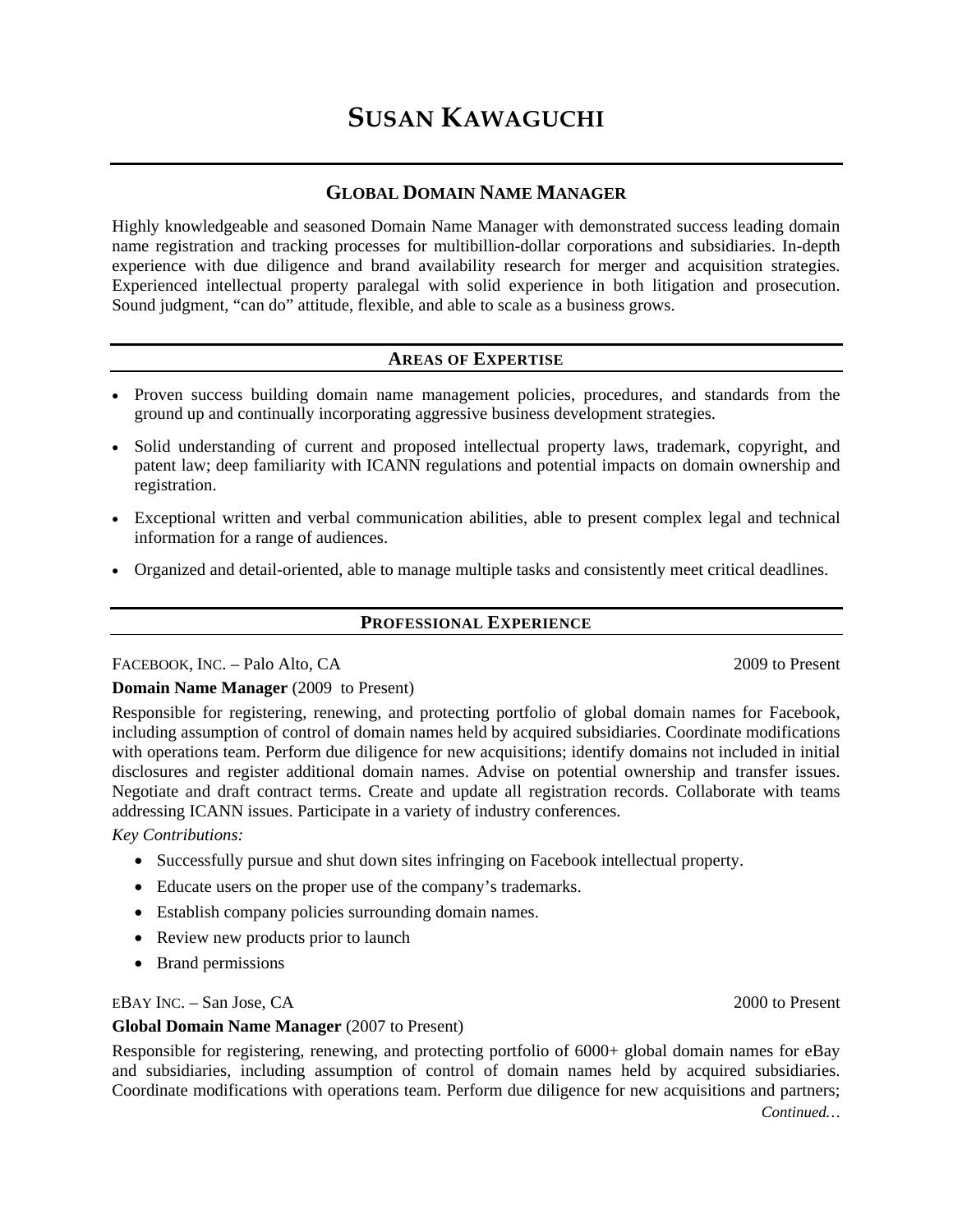identify domains not included in initial disclosures and register additional domain names. Advise on potential ownership and transfer issues. Negotiate and draft contract terms. Create and update all registration records. Collaborate with teams addressing ICANN issues. Participate in a variety of industry conferences.

#### *Key Contributions:*

- Conduct extensive research for new brand clearance projects and rollouts; determine brand availability and evaluate potential of acquiring unavailable domains; utilize third-party service to ensure confidentiality.
- Successfully pursue and shut down sites infringing on eBay intellectual property.
- Play key role in obtaining Extended Validation Certificates.
- Instrumental in corporate response to proposed changes to Whois record culminating in tabling of discussion / proposals to implement changes to Whois; provide ongoing input on ICANN issues.

# **Paralegal Specialist, Intellectual Property** (2003 to 2007) **Senior Paralegal, Intellectual Property** (2000 to 2003)

Managed trademark prosecution and domain registrations on a global basis. Instructed outside counsel on responses to office actions. Provided proof of first use and company statistics for oppositions. Addressed and resolved all issues. Advised and assisted with litigation, user disputes, and prosecution; represented company in small claims cases and provided support for patent litigation. Conducted due diligence for acquisitions and mergers. Prepared and filed copyright applications.

*Key Contributions:* 

- Established domain enforcement program; collaborated with external vendor to automate process.
- Developed and enhanced policies and procedures as company grew and built large domain name profile.
- Managed discovery process for several patent and civil litigations.

# PREVIEW SYSTEMS – Cupertino, CA 1999 to 2000

# **Intellectual Property Paralegal**

Handled patent application process for digital rights management start-up. Collaborated closely with Chief Technology Officer and outside counsel. Provided necessary information and documentation. Facilitated meetings between engineers and outside counsel. Managed trademark portfolio. Drafted and negotiated contracts as necessary.

*Key Contribution:* 

• Expertly created and updated patent database utilized by engineering team.

# INCYTE GENOMICS – Palo Alto, CA 1999 1997 to 1999

# **Trademark Paralegal**

Collaborated with General Counsel on international trademark prosecution, research, and clearance. Assisted with patent prosecution and application filing; prepped responses to office action. Prepared DNA sequence documents.